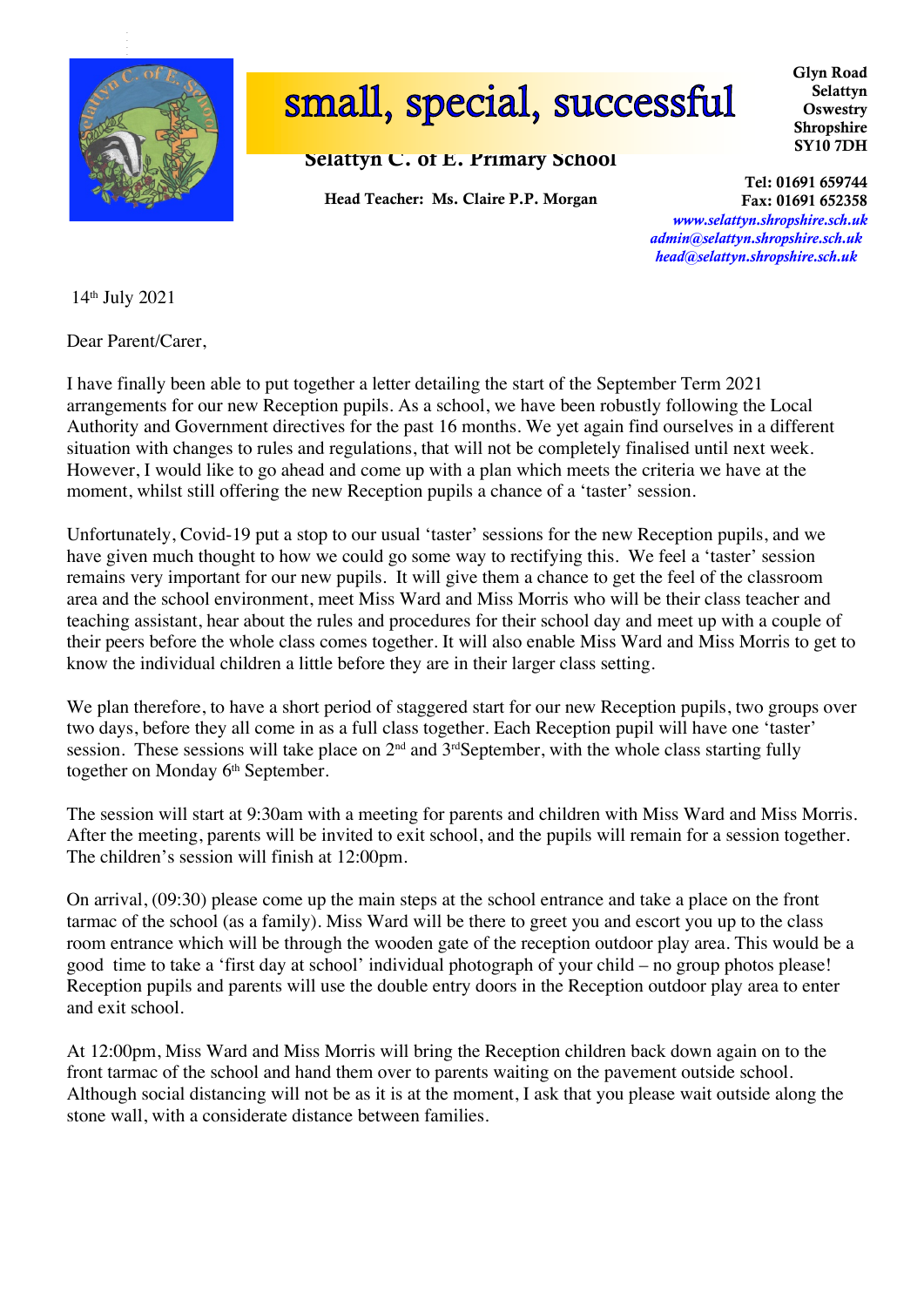I thought I would just put down a few helpful points for New Reception pupils which may be useful for the first few weeks.

- From Monday 6<sup>th</sup> September, Reception children with a sibling already attending school should arrive at school between 08:30 and 8:50 and go up to their classroom with their older sibling. Parent/carer should say good bye at the school gate. Miss Ward will be in class to greet them.
- From Monday  $6<sup>th</sup>$  September, for the first week only, Reception children with-out a sibling, will be collected from the front tarmac of the school, greeted by Miss Morris at 9:00am and escorted up to the classroom. Parent/carer should say good bye at the school gate.
- After the first week, from Monday  $13<sup>th</sup>$  September, Reception pupils should all arrive at school between 08:30 and 08:50, as is best for each family, and go up to their classroom where Miss Ward will be there to greet them.
- At the moment, the plan for leaving school is:
	- o One parent/carer only to collect.
	- o All parents will be allowed up on to the school playground at 3:20pm where they will wait in their child's class section.
	- o Parents with more than one child in school should go to the youngest child's class area to wait.
	- o All pupils will be supervised by staff to go to their parent/carer at 3:30pm.
	- o Parents and children will leave the school.

#### *Please be aware that this plan could change as we get nearer to September and further directives from Government or Local Authority emerge. If there are any changes they will be posted on our school website www.selattyn.shropshire.sch.uk*

# **PE**

- Please could all PE bags remain in school fully loaded for the half term
- Please make sure your child can put their pumps on and off themselves, elasticated are best!

## **MONEY/LETTERS**

- It is essential that all money brought in to school is in a named and sealed envelope with the reason for payment clearly indicated. This should be placed, by your child, in the class money basket to adhere to school money collection policy. Letters should also be placed, by the child, in the class basket, which will then be taken to the school main office.
- Monies can not be handled by class staff.

## **LUNCH TIME**

- School lunches are provided by 'Academy' based at Woodside School. All Reception children are eligible for a *free* universal school lunch. Reception children may bring their own packed lunch if they prefer. As we are a healthy eating school, we ask that no packs of sweets or fizzy drinks are brought to school. Similarly, no glass bottles please.
- Milk or water is provided for all Reception pupils with their lunch.

# **WATER BOTTLES**

- Please may all children bring a named water bottle into school each day. It should go home each evening to be washed and refilled.
- We ask that ONLY water should be in water bottles! No juice or squash, or flavoured water please!
- Pupils may bring juice as part of their packed lunch from home if they are not having a school lunch. **NAME TAGS**
- Please ensure all items of clothing and possessions are clearly named and that you check on a regular basis that the name tags have not fallen out or been washed off. All items of clothing that are taken off for PE… including shoes….need to be labelled please.

As always, even with slightly different procedures and systems, we aim to make the start of school for all of our Reception children as enjoyable and positive as possible. We are looking forward very much to